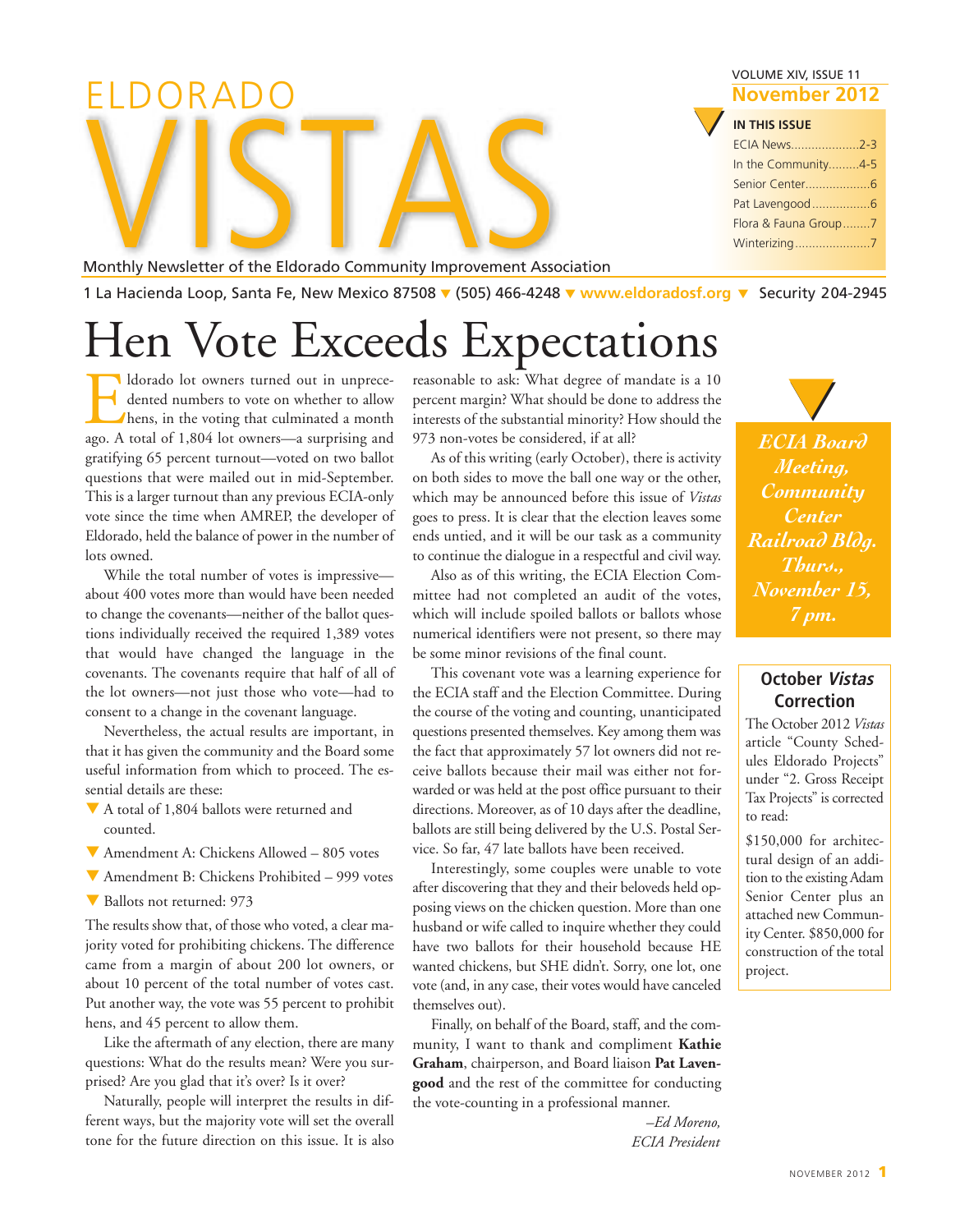

## Eldorado Holiday Lighting Tips

### *Share your comments with us!*

**▼** *For policy and deadline, see below*

### *Editorial Policy*

*Vistas* invites opinions, ideas, stories, photos, and art from the community at large. Please include contact numbers for fact checking purposes. The newsletter will not publish unsigned letters or material deemed inflammatory. Material will be printed at the discretion of the editors. Letters over 150 words will be edited for fit. Community announcements are welcome; accompanying photos are welcome, too. **DEADLINE:** Newsletter deadline is the 3rd day of each month. Submissions can be dropped off or mailed to the ECIA office or e-mailed to **ECIADiAna@ aol.com** Please include "Attn: Vistas" in your message.

## *Statement*

The mission of *Vistas*, the monthly newsletter of the ECIA, is to inform the Eldorado community about issues before the ECIA Board and the membership at large. By so doing, the publication seeks to foster increased neighborhood pride and community participation in the decision making process.

s the holiday season approaches, many Eldo-<br>rado residents will be decorating their homes<br>as part of their family celebrations. This may<br>well include exterior holiday lighting. We want to rerado residents will be decorating their homes as part of their family celebrations. This may well include exterior holiday lighting. We want to remind all residents that Eldorado does have guidelines for exterior lighting as part of the Protective Covenants and Building restrictions—specifically, Article II, Section 10, Exterior Lighting. These guidelines, which help to prevent excessive glare and light pollution and keep our night skies dark, should be followed as closely as possible:

Some key points that residents should remember when planning their exterior holiday lights include:

- $\nabla$  Avoid using any bright-colored spotlights or unshielded bulbs over 75 watts.
- $\nabla$  Larger lights (such as colored spotlights) should be downward-shielded and not just shining out toward your neighbors.
- $\nabla$  If you are illuminating outdoor features, your lighting should not be shining upward, but rather more toward the base, as all lighting should be directed downward.
- $\blacktriangledown$  Consider putting a timer on exterior lights that will turn your lights off at a reasonable hour, so as to save energy and not bother your neighbors in the late evening hours.
- Consider using energy-efficient LED holiday lights, wherever possible. Some of the benefits of using LED holiday lights are:
- **EFFICIENCY**: LEDs save up to 98% of the electricity needed to power conventional painted or ceramic coated bulbs.
- **ENVIRONMENTALLY FRIENDLY:** The low electricity use of LEDs means less carbon emissions, and manufacturing LEDs is more environmentally friendly as well. They require no glass or tungsten, since LEDs do not have a filament like incandescent bulbs; electron movement in semiconductor chips is what causes illumination.
- **DURABILITY:** LEDs are encased in hard-to-break plastic versus the more fragile glass of incandescent lights. Because the LED is electronic, its lifetime is up to 10 years.
- **PRACTICALITY:** LEDs come in standard packaging of 25- to 100-bulb strands that can be connected together to provide a seamless string. The long life of LEDs means that replacing bulbs will be rare, reducing maintenance.
- **SAFETY:** LEDs generate much less heat when they operate so they are cool to the touch, and are less likely to overload a circuit.
- **ATTRACTIVE FEATURES AND COLORS:** LEDs come in traditional shapes, sizes, and colors.

Further information on energy-saving lighting can be found on these websites:

- **http://www.energyideas.org/documents/factsheets/ HolidayLighting.pdf**
- **http://mydocs.epri.com/docs/CorporateDocuments/ EnergyEfficiency/Holiday\_Lights\_112007.pdf**

Please take down holiday lights no later than the end of January. If you have any questions regarding exterior or holiday lighting, feel free to call me.

Wishing everyone an enjoyable holiday season! *–Mark Young, Covenant Compliance Representative 466-4282, mark@eldoradosf.org*

# *Donation Theft*<br>**P** ecently, my family gathered and neatly

Recently, my family gathered and neatly stacked next to our mailbox good used clothing, furniture, and other items for the BIG BROTHERS and SISTERS pickup on Monday, Sepstacked next to our mailbox good used clothing, furniture, and other items for the BIG tember 17, in Eldorado. Their bright green BB & S tag taped to one of the boxes stating the donation was intended solely for them.

Sadly, some person or persons decided that they needed a nice old cabinet, tennis rackets, camping gear and other miscellaneous items more than the BIG BROTHERS and SISTERS. This was outright theft.

One man had knocked on my door and asked about some items waiting for the pickup. I told him I was sorry, but they were donations for those in need,

and I thanked him for asking. That is what I would expect from anyone, anywhere.

Had the posting of "FREE" been placed on these items, fine take 'em away. But that wasn't the case. These donations had the Big Brothers tag on them. These items were meant for others needing our help. But they were taken, with no thought given to charity.

There will be no opportunity given for future donation thefts. Now my family and I will hand-deliver any donations to assure that those in need ARE the ones who receive.

> *–The Marcus Family / Brian Marcus hipmermaidproductions.com*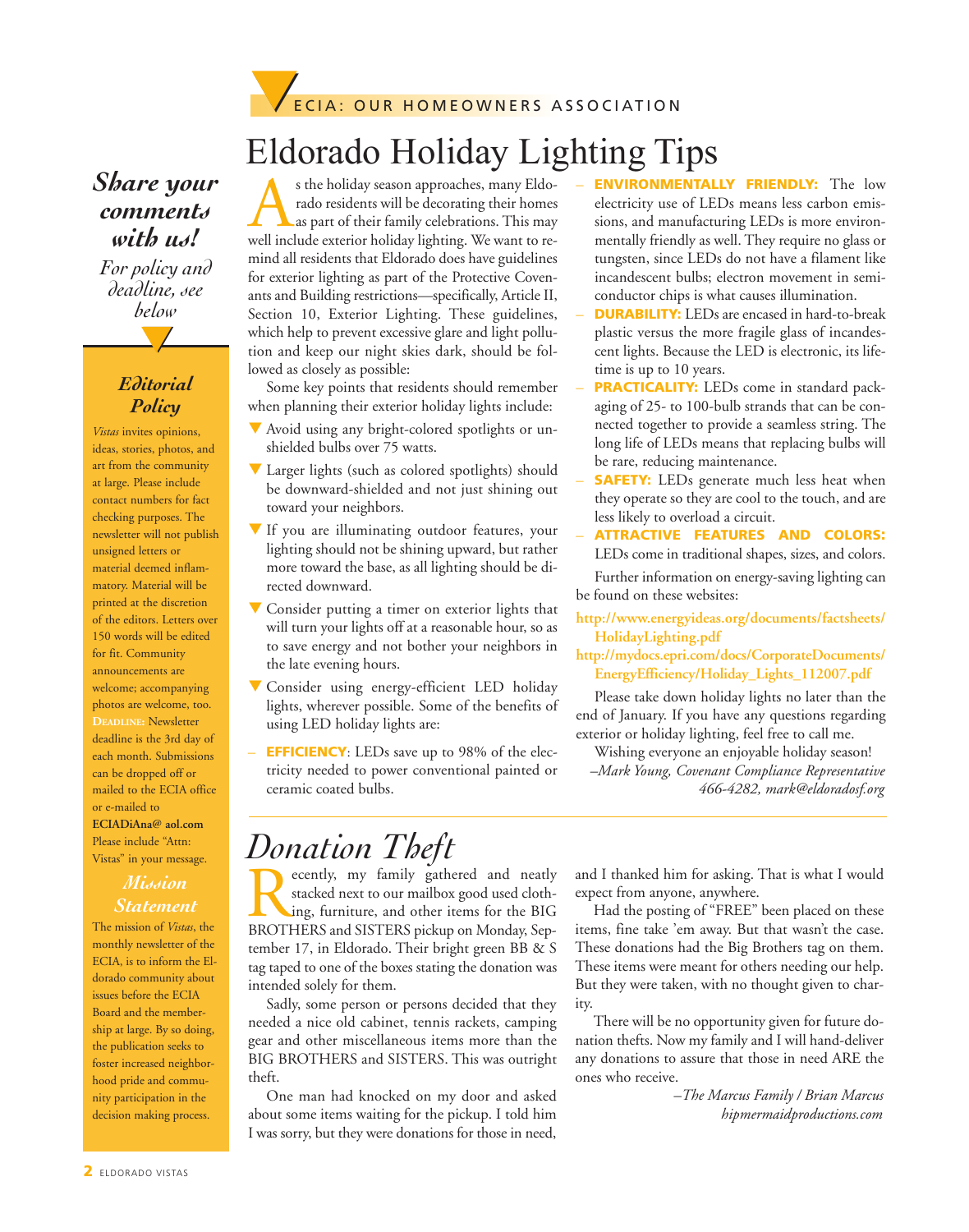## **FECIA: OUR HOMEOWNERS ASSOCIATION**

## *Recent Board Actions*

The ECIA Board held its regular meeting on September 20, with Board members **Ed Moreno** (President), **Pat Lavengood** (Secretary), **Todd Handy** (Treasurer), **Paul Jacobs**, **Nolan** September 20, with Board members **Ed Moreno** (President), **Pat Lavengood** (Secre-**Zisman**, and **Jan Deligans** present, along with 10 residents. It was announced that **Michael Chester** would be the new Roads Committee Chair. The following formal actions were taken unanimously, unless otherwise noted:

- **Casey Cronin** was appointed to the Architectural Committee.
- **V** Gail Oppenheim was appointed to the Finance Committee.
- q A motion to appoint **Claudia Daigle** to the Facilities and Grounds Committee failed 2–3 (Handy and Zisman in favor).

## *2012 U.S. Election Voting Hours*

Voters in the Eldorado area may vote early<br>
at 16 Avenida Torreon, near the Library<br>
and School. Early Voting runs from Saturday, Ocin person at the Eldorado Senior Center at 16 Avenida Torreon, near the Library tober 20, through Saturday, November 3. Hours are noon through 8 PM Tuesdays through Fridays, and 10 AM through 6 PM on Saturdays. On Election Day, Tuesday, November 6, the polling place for Precincts 65, 69, and 71, all of which are totally or partially in Eldorado, will be at the El Dorado Community School.

## *Dog Complaints*

### To Eldorado Residents:

If you are encountering a problem with a barking<br>or roaming dog, at night or during the weekend,<br>please call Santa Fe Animal Control at 428-3720<br>to report the problem. Please follow that up with a call f you are encountering a problem with a barking or roaming dog, at night or during the weekend, please call Santa Fe Animal Control at 428-3720 to the ECIA offices at 466-4248. If you leave a message for me (Mark Young, Covenant Compliance Representative), or the ECIA staff, please be sure to include your name and telephone number with the message. When we receive incomplete messages left by Eldorado residents who fail to leave their name and telephone number, it is very hard, if not impossible, to initiate covenant enforcement actions. Keep in mind that all complainants' names are kept confidential during the covenant enforcement process.

*–Mark Young*

- **V** Steve Rudnick was appointed to the Sustainability, Planning and Education Committee.
- A variance was denied at 12 Encantado Loop for a fence built without approval with some noncompliant stringers on the outside, since reasonable compliant alternatives exist.
- A variance was approved at 10 Cerrado Road to allow the height of a large accessory building to exceed that of the primary residence by 3 feet because of terrain considerations, with conditions.

Regular Board meetings are scheduled on the third Thursday of each month at 7 PM at the Community Center and are open to the public. An open forum, community announcements and reports from ECIA committees are normally included. Complete minutes and meeting agendas are available at the ECIA office or website: **http://eldoradosf.org**.

## 2013 Budget Approval in November

The final steps for approval of the 2013 Operating and Replacement Reserve Expenditure budgets are scheduled for approval in November. All ECIA members are welcome to participate:

- *Tuesday, November 6*, 9 AM: Proposed 2013 Budget and Message a[re available at the ECIA](http://www.eldoradosf.org) office and on the website, **www.eldoradosf.org**.
- *Saturday, November 10*, 10 AM: The Board conducts a public hearing on the proposed 2013 Budget in the Railroad Room. Copies will be available at the hearing.
- *Thursday, November 15*, 7 PM: The Board adopts the final 2013 budget at its regular meeting in the Classroom.

*–Dan Drobnis, Finance Committee*

## Maintenance Request Form Now on Web

web-based Facilities Maintenance Request<br>is available on the ECI[A](http://www.eldoradosf.org) website (www.<br>sources tab/Forms and Applications/Facilities Probis available on the ECIA website (**www. eldoradosf.org**) under the Resident Relem Report. Any resident noticing a problem with any ECIA facility or amenity may use this form, which will go directly to the General Manager for action. Alternatively, call the office at 466-4248.

**ECIA OFFICE ▼ #1 La Hacienda Loop Santa Fe, NM 87508 466-4248, 466-4249 ecommunity@aol.com www.eldoradosf.org**

**204-2945 BOARD OF DIRECTORS Ed Moreno 466-1183 edmoreno@newmexico.com Pat Lavengood 466-9765 plavengood@q.com Todd Handy 466-3785**

**Todd\_Gilliss@yahoo.com Jan Deligans 920-2234**

**jandeligans@aol.com**

**Jeanne Calzada mygoodomi@gmail.com Paul Jacobs jacobsedsvcs@comcast.net**

**Nolan Zisman pnzisman@aol.com COMMITTEE CHAIRPERSONS**

**Katherine Mortimer Conservation: John Parker Election: Kathie Graham**

**Jean Crawford Finance: Dan Drobnis Information: Jim Daniel**

**Neighborhood Watch: Marilyn Walker**

**Roads: Michael Chester Stable: Gretel Underwood** 

**(Interim Chair)** 

**Education: Steve Rudnick ECIA STAFF** 

**Bill Donohue 466-4248, gmbill1@aol.com mpliance Re Mark Young 466-4248, ECIAccr@aol.com Community Services Mgr Raven Hicks 204-2945, eciasm@aol.com VISTAS NEWSLETTER**

**Editor & Designer Carol Leyba 466-1158 cbsleyba@comcast.net**

**Webmaster: Jack Arnold jwellsarnold@gmail.com**

**Editorial Assistant: DiAna Gutierrez 466-4248**

**ECIADiAna@aol.com**

**466-READ** 

**Fire and Rescue 466-1204 eldoradofirerescue.org 820-CNTY (2689)**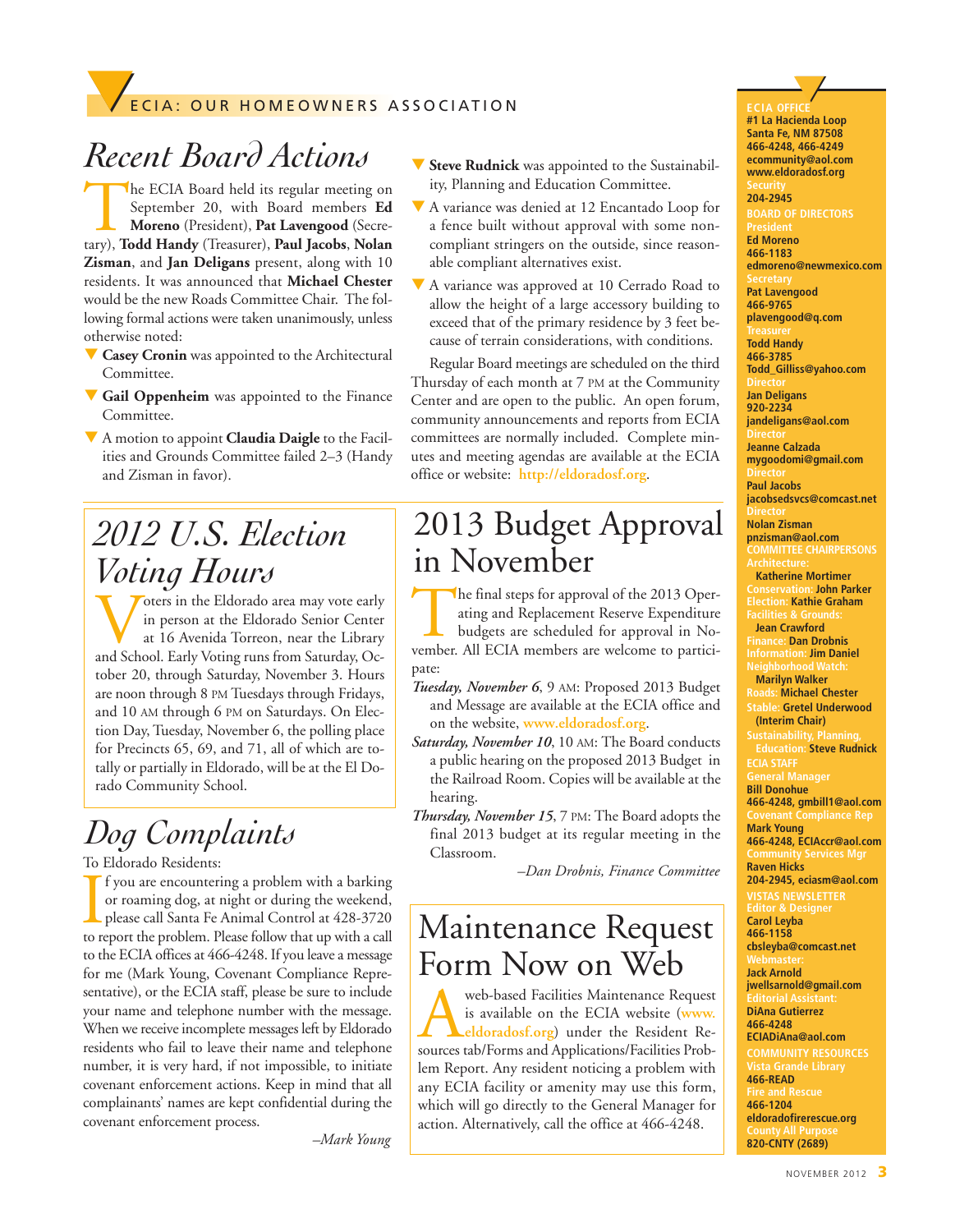













### **EHPOA**

The Eldorado Home and Property Owners Association, Inc. is a new non-profit established by several Eldorado lot owners to inform and represent members' interests and concerns to the ECIA Board and committees as well as to inform members of county proposals that might affect the community. This organization is not a committee of the ECIA. The group hopes to create a "relaxed format where members can share ideas and concerns with other Eldorado lot owners regarding our community to form a consensus that can be presented to our Board and Committees." The first meeting will be Thursday, November 29, 7-9 PM in the Classroom at the Community Center. Contact **Claudia Daigle**, 670-8354, for more information. **Light, Wood, Wax, Fire**

Nine Santa Fe artists (**Ann Bitter, Joan Biordi, Joan Krall, Leslie Rich, Lynne Roberts, Lyn Parker, Nan MacCurdy, Sandy Seehaver,** and **Shelly Moore**) use elemental materials and methods to create with light, wood, wax, and fire. This art show at the La Tienda Exhibit Space is an elegy to the organic. Life sways inside every piece: a dramatic cloud formation pinned against the sky; a flower portrait at once sculptural and ethereal; a table that evokes the spirit of the wood from which it emerged; the shimmering functionality of a micaceous clay pot; the luster and patina in the marriage of wax and rust; the lush geometry of light portrayed in a shower of sunlight; the wild stillness of birds on a branch; the contained fire radiating from a ceramic sculpture; the watchfulness embedded in a closely observed landscape. Each in their own different ways, these artists live inside light, wood, wax, and fire. The exhibition runs from November 10 through December 8, 2012. Gallery Opening Event: November 9, 5–7 PM. Gallery hours: 11 AM to 5 PM, Wednesday through Saturday. For more information, contact Ann Bitter (505.231.4270; **annbitter3@gmail.com**) or Joan Biordi (466.3919; **biordi@aol.com**).

*Top to bottom, left to right***: Artworks on view by Joan Krall, Leslie Rich, Lynne Roberts, Ann Bitter, Sandy Seehaver, Joan Biordi, Lyn Parker, Shelly Moore, and Nan MacCurdy, at La Tienda.**





#### **Special Events at La Tienda Exhibits**

On Saturday, November 10, at 1 PM, the La Tienda Exhibit Space will feature a Poetry Reading by **Barbara Rockman** and **Lauren Camp**. Rockman is the author of *Sting and Nest*, winner of the 2012 National Federation of Press Women Poetry Book Prize. Recipient of two Pushcart Prize nominations, she has been recognized with the New Mexico Discovery Award, Southwest Writers Prize, The MacGuffin Poets Hunt Award, and the Baskerville Publisher's Prize. Rockman's poems explore the domestic themes of motherhood, marriage and family. Lauren Camp is the host of KSFR 101.1 FM's "Audio Saucepan" show on Sunday evenings and an acclaimed fiber artist. The author of the poetry collection *This Business of Wisdom,* she has also guest-edited special sections for *World Literature Today* on jazz poetry and for *Malpais Review* on the poetry of Iraq. She will be part of the upcoming "Earth Chronicles" documentary and exhibit, spotlighting creative thinkers in New Mexico. Lauren writes frequently for "Which Silk Shirt," a blog about poetry and other fine writing.

On Saturday, November 17, at 1 PM, **Ann Schmauss** will give a talk on "How to Attract More Birds to Your Back Yard This Winter." Schmauss is the co-owner of the retail store Wild Birds Unlimited in Santa Fe. She writes the backyard birding column for the *Santa Fe New Mexican*. She and her sisters wrote *For the Birds: A Month by Month Guide to Attracting Birds to your Backyard*, and she has also written for *Birds and Blooms* magazine.

On Saturday, December 1, at 1 PM, **Dr. Sylvia Rodriguez**, Professor Emerita, Anthropology, University of New Mexico, will give a talk on "Art, Tourism, and Identity in New Mexico." She is the author of numerous publications and books, including *Acequia: Water-sharing, Sanctity, and Place* and *The Matachines Dance.*



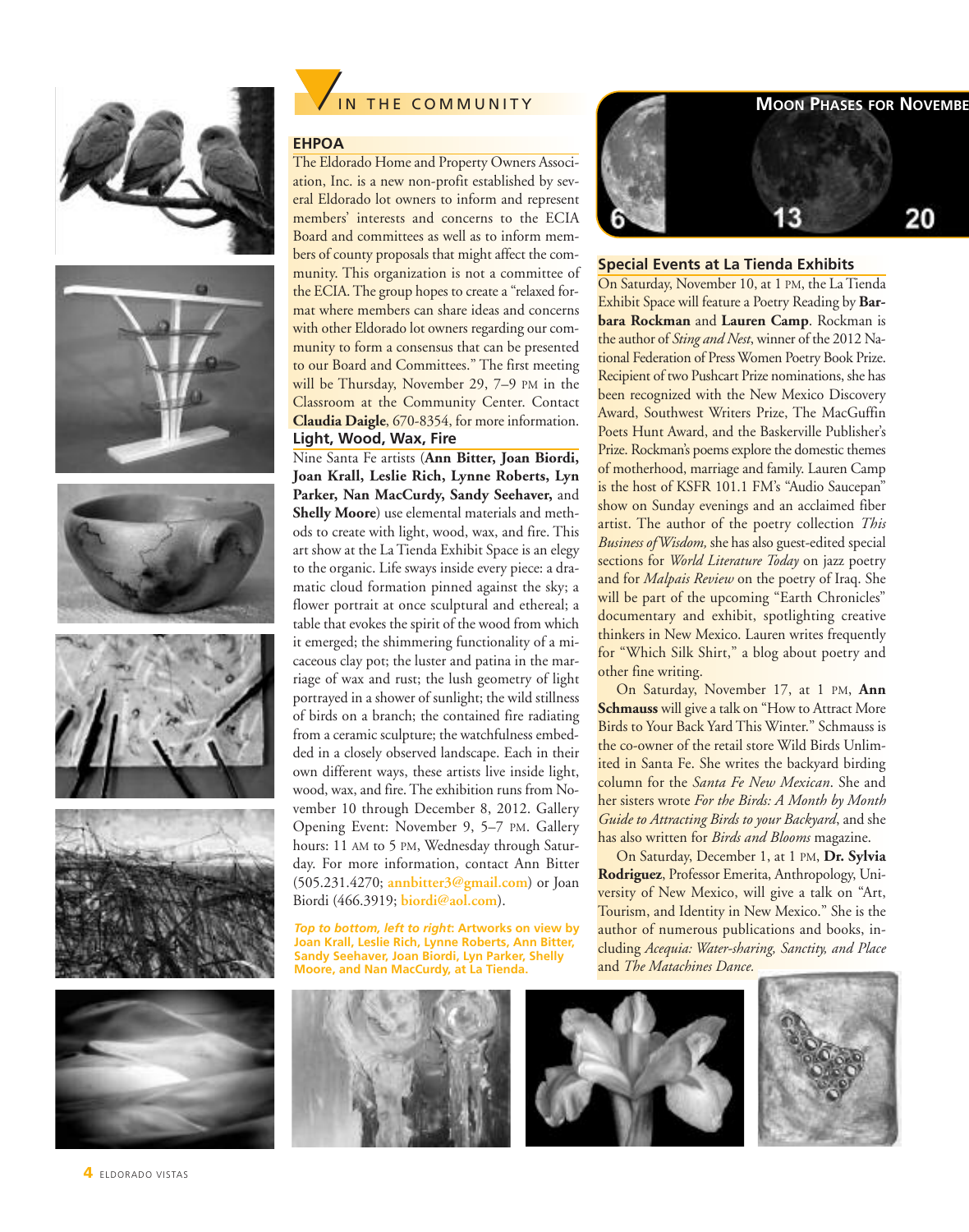**NOVEMBER 2012** 



### **Architectural Committee in December**

The Architectural Committee will meet only once in December: Tuesday, December 11, 7 PM. Plans to be considered for this meeting are due on December 7 at noon. **Kitchen Angels Seeks**

### **Helpers**

Do you love to cook? Do you love to spend time with new and interesting people? One of Santa Fe's oldest and best-loved volunteer organizations, Kitchen Angels, is looking for volunteer cooks and drivers. Shifts are as short as two hours a week.

This non-profit has prepared and delivered nearly 750,000 meals to over 3,600 home-bound people, some in Eldorado. As their client numbers grow, more meals must be prepared and delivered.

Kitchen Angels delivers free, nutritious, and delicious meals each day to home-bound people living with chronic and terminal illnesses. Their clients must meet three basic criteria: they must be under age 60 (Meals-on-Wheels helps people over 60); they must be home-bound due to a life-challenging situation; and they must be unable to provide food for themselves on a regular basis. To enroll for service, prospective clients go through a 15- to 20-minute survey and, if they appear to meet the criteria, a home visit. Applicants must also provide a medical provider's certification. All clients are recertified every two years.

About 129 clients a day receive fresh meals of an entrée, fresh fruit, soup or salad, and a dessert, Monday – Friday. For weekends, frozen meals are supplied. If you want to help your home-bound neighbors, visit **[www.kitchenangels.org](http://www.kitchenangels.org)** or phone 471-7780 to learn more.

# November Events

### *Left out? Help us compile a comprehensive events listing.*

Email **eciamarilyn@aol.com** with your meeting/event information, or bring it to the ECIA office by the 3rd of the month for publication in the following month's *Vistas.* Please include "Attn: Vistas" and be sure to indicate:

**1. Type of Event 4. A Resource Person** (one who can answer<br>**2. Location** and the spons and the spons questions both about the event and the sponsoring **3. Date & Time** organization) and his/her telephone number. Photographs (digital or snapshots) are encouraged!

*Note: All meetings are at the Community Center, unless otherwise noted. LR=Living Room, F=Foyer, CFR=Conference Room, CR=Class Room, RR=Railroad, K=Kitchen*

| <b>NOVEMBER SPECIAL EVENTS</b>         |                                  |                            |              |               |
|----------------------------------------|----------------------------------|----------------------------|--------------|---------------|
| <b>Stable Open House</b>               | Sat., Nov. 24,10 am-1 pm         | Alice Griffin              | 466-4864     | Stable        |
| <b>COMMITTEE MEETINGS</b>              |                                  |                            |              |               |
| <b>Architectural Committee</b>         | Tues., Nov. 13, 7-9 pm           | Mark Young                 | 466-4248     | Foyer         |
| <b>Architectural Committee</b>         | Tues., Nov. 27, 7-9 pm           | Mark Young                 | 466-4248     | Foyer         |
| <b>Board Work Study</b>                | Mon., Nov. 12, 7-9 pm            | <b>ECIA</b>                | 466-4248     | <b>CFR</b>    |
| <b>Conservation Committee</b>          | Tues., Nov. 6, 7-9 pm            | John Parker                | 466-7513     | F.            |
| <b>ECIA Board Meeting</b>              | Thurs., Nov. 15, 7-9 pm          | <b>ECIA</b>                | 466-4248     | <b>RR</b>     |
| <b>Facilities &amp; Grounds</b>        | Tues., Nov. 6, 4-6 pm            | Jean Crawford              | 466-1000     | <b>CFR</b>    |
| <b>Finance Committee</b>               | Sat., Nov. 10, 10 am             | Dan Drobnis                | 466-4781     | <b>RR</b>     |
| <b>Information Committee</b>           | Tues., Nov. 20, 7-9 pm           | Jim Daniel                 | 609-941-4527 | <b>CFR</b>    |
| <b>Road Committee</b>                  | Mon., Nov. 5, 6-8 pm             | <b>Michael Chester</b>     | 975-6930     | <b>CFR</b>    |
| <b>Stable Committee</b>                | Tues., Nov. 27, 7-9 pm           | Gretel Underwood 466-7825  |              | LR.           |
| <b>SPE Committee</b>                   | Thurs., Nov. 8, 7-9 pm           | <b>Steve Rudnick</b>       | 466-1335     | <b>CFR</b>    |
| <b>MONTHLY / SEMI-MONTHLY MEETINGS</b> |                                  |                            |              |               |
| Eldorado Arts & Crafts                 | Last Thurs of month              | Barrie Brown               | 466-3035     | LR            |
| EAW&SD*                                | 1st & 3rd Thurs, 7-9 pm          | Anna Mondragon             | 466-1085     | RR/CR         |
| Eldorado Camera Club                   | 4th Wednesday, 7-9               | biordi@aol.com             |              | La Tienda     |
| EHPOA**                                | Thurs, Nov. 29, 7-9              | Claudia Daigle             | 670-8354     | <b>CR</b>     |
| La Canada Wireless                     | 2nd & 4th Mon., 7-9 pm           | lcwireless.org             |              |               |
| Library Book Group                     | 2nd Saturday 9-10:30             | Joan LaMarque              | 466-6000     | <b>CFR</b>    |
| Library Book Group                     | 3rd Mon., 7-9 pm                 | Pam Henline                | 466-4781     | <b>VGPL</b>   |
| Roadrunner RV                          | 3rd Tues, of month               | Pat Stewart                | 820-0303     |               |
| Search & Rescue                        | 2nd Thurs, 5-9 pm                | santafesar.org             |              | CR            |
| <b>WEEKLY MEETINGS</b>                 |                                  |                            |              |               |
| AA                                     | Tues., 5:45-6:45 pm              |                            |              | CFR/LR        |
| AA                                     | Wed., 10:30-11:30 am             |                            |              | CFR/CR        |
| AA                                     | Thurs. 5:30-6:30 pm (Women Only) |                            |              | <b>CFR</b>    |
| AA                                     | Fri., 6-7 pm                     |                            |              | <b>CFR/LR</b> |
| AA                                     | Sat., 10:45-11:45 am             |                            |              | <b>CFR</b>    |
| AA                                     | Sun., 5:15-6:15 pm               |                            |              | LR/CFR        |
| <b>Boy Scout Troop 414</b>             | Wed., 7-9 pm                     | Fritz Denny                | 466-4070     | RR, CR, LR    |
| <b>Bridge</b>                          | Every Fri., 1-4:30 pm            | Jim Davidson               | 670-6949     | LR            |
| <b>Bridge</b>                          | Every Other Wed., 9-noon         | <b>Natalie Bernet</b>      | 466-6118     | <b>LR</b>     |
| Community Church***                    | Sun., 9:30 & 11:00 am            | <b>David McPherson</b>     | 466-2495     | La Tienda     |
| <b>Eldorado Hikers</b>                 | Tues., 8:30 am                   | <b>Terry Gibbs</b>         | 466-6914     | CC            |
| Fire & Rescue Training                 | Wed., 7-9 pm                     | <b>Fire Station Office</b> | 466-1204     | Station       |
| Fire & Rescue Work Duty                | Sat., Call for time              | <b>Fire Station Office</b> | 466-1204     | Station       |
| <b>Knitting Club</b>                   | Tues., 10-12 noon                | <b>Joyce Hanmer</b>        | 466-3018     | <b>LR</b>     |
| Senior Lunch****                       | Mon.-Fri., 12-1 pm               | <b>Senior Center</b>       | 466-1039     |               |
| <b>Square Dancing</b>                  | Fri., 6-9 pm                     | David Lovro                | 466-0540     | <b>RR</b>     |
|                                        |                                  |                            |              |               |

\*Eldorado Area Water and Sanitation District \*\* Eldorado Home and Property Owners Assn, Inc. \*\*\*For other religious/spiritual services, go to http://santafe.areaconnect.com/churches.htm \*\*\*\*\* Reservations Required

**VISIT OUR WEBSITE: [www.eldoradosf.org](http://www.eldoradosf.org)**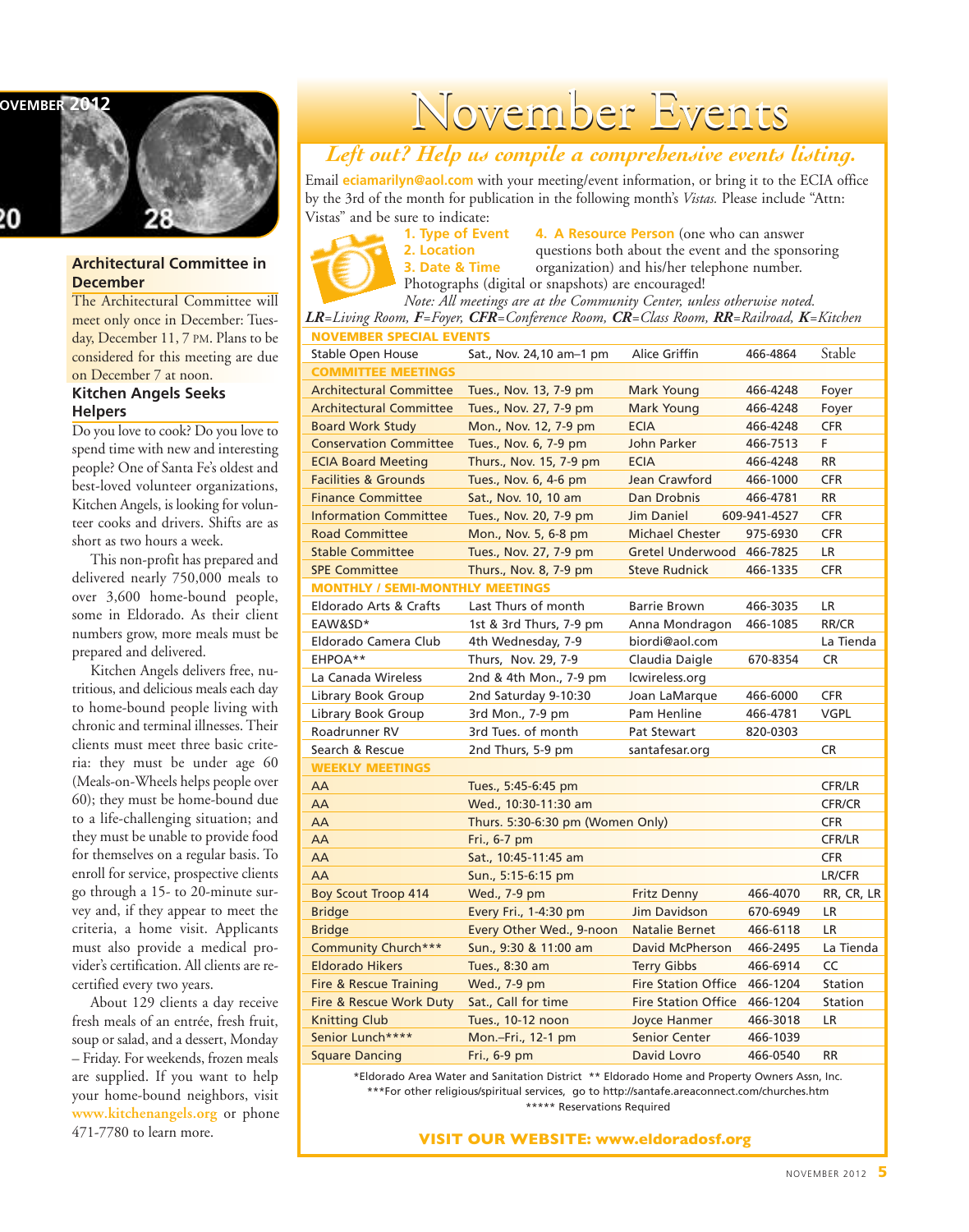



*Eldorado Leader, Pat Lavengood, Moves On*

at Lavengood, well known for her many volunteer contributions to the advancement of the community, is leaving Eldorado to be closer to her family in Maryland. Pat and husband **Dave Burdett** became Eldorado residents in 1989. Shortly thereafter, they both joined the Eldorado Volunteer Fire Department. Pat served as treasurer of the department for several years and became certified as an emergency medical technician. Both Pat and Dave responded to many fire and medical calls in the community as well as surrounding areas.

In 1994, Dave and Pat initiated the creation of the Santa Fe Search & Rescue Team. In their earlier years, they had been active in similar activities in the High Sierras of California. In New Mexico, they responded

to many emergency calls around Eldorado as well as the surrounding mountains above Santa Fe, going out at all times of the day and night. This organization is still quite active and has many Eldorado members.

Unfortunately, Dave passed away several years ago. However, not content to rest on her laurels, Pat kept up her many volunteer activities. These included two terms on the ECIA Board of Directors and serving on all the ECIA committees. Other activities included delivering Meals on Wheels for the Adam Senior Center and acting as coordinator for this program.

We salute Pat and wish her all the best at her new home.

*–Don Dayton*



## Senior Scene

**Happy Thanksgiving! There has never been a** better time to become a member of Adam Senior Center. You must be 60 years old, and the only cost is 10 minutes of your time. Hours better time to become a member of Adam Senior Center. You must be 60 years old, of operation are 10 AM–4 PM Monday–Friday. Ask for Carol (phone 466-1039).

### **THANKSGIVING**

Thanksgiving Dinner will be served on Thursday, Nov. 15 at 11:30 AM.

### **CHRISTMAS CRAFT FAIR**

The Christmas Craft Fair will be on Saturday, Nov. 10, 9 AM–2 PM. The cost is \$10. If you are interested in renting a table, contact Dolores at 466-3848.

#### **GUEST SPEAKERS**

- Thursday, Nov. 1: **Jack Loeffler**, "Thinking Like a Watershed."
- Friday, Nov. 9: **Douglas Howe**, "What You Need to Know about New Mexico's Public Regulation."
- Thursday, Nov. 15: **Len Alaimo**, "Seldom Told of the Manhattan Project."
- Friday, Nov. 20: **Don Dayton**, "North to Alaska."
- Thursday, Nov 29: **Nina Alexander,** "Authenticity inBuying of Native American Arts & Crafts."

### **EXERCISE CLASSES**

- Chair Yoga: Mondays at 10:30 AM Chair Aerobics & Stretching: Tuesdays & Thursdays at 10:30 AM
- Tai Chi: Wednesdays at 10:30 AM

Strength Training: 1:30 PM

Congregate meals are served Monday–Friday at noon. Call us at 466-1039 to make a reservation 24 hours in advance. We have menus for the month available, and the cost for the meal is \$1.50.

### **ART CLASSES**

- **Darcy Gray** will show participants how to make beautiful holiday cards on Tuesdays in November.
- **Rosemary Sparno** will teach participants how to paint gourds on Thursday afternoons. You must sign up for the classes, as spaces are limited. Times and days are still pending, so come by to pick up a calendar of events.

### **COMPUTER TRAINING**

- **Margaret O'Brien** has graciously offered to teach one-on-one training on PC computers. She will help with e-mail, attachments, the Internet, digital cameras for photography and video, editing photos and video, wi-fi home networks, Skype, Google hangout for video conferencing, connecting to networks, etc. She will be available on Tuesday and Thursday mornings at 10 AM. Please call the Center on Fridays to sign up for the following week.
- **Clark Man** is still offering one-on-one computer training on Mac computers and devices. You must call to set up an appointment.

### **CARD GAMES**

- Pinochle-Players meet on Thursdays at 12:45 PM. They are always looking for new players.
- Social Bridge: The Center is still trying to get a social bridge game going on Tuesday afternoons.

### **MEMOIR WRITING**

Writers and aspiring writers are welcome to join the group on Wednesday, Nov. 7 and Nov. 28 at 2:45 PM as they meet to write the memories of their lives.

### **FIELD TRIPS**

A trip to San Antonio is cheduled for April 7–13. The cost is \$570. Call Dolores at 466-3848 for details. *–Carol Branch*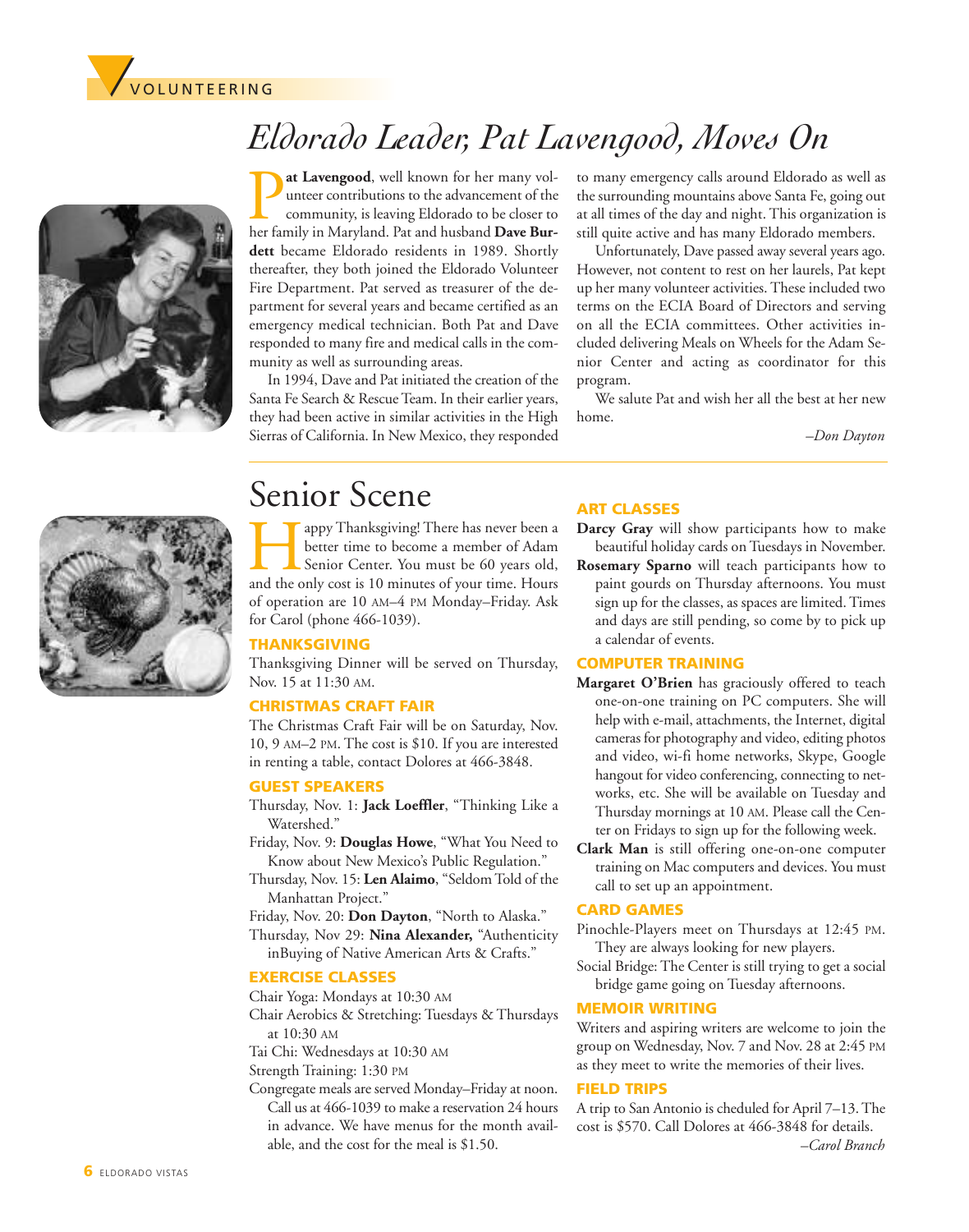

## Flora and FaunaWorking Group NEIGHBORHOOD

ver the next several months, we are going to offer a series of articles about the habitats in Eldorado. As many of us have experienced, our backyards can be very different from our front yards. What accounts for this and how do we assure our wildlife that we have friendly environments?

We have birds, rodents (some not so destructive), small mammals, snakes, lizards, and other creatures.

Scant permanent water sources in our piñon-juniper grassland limit the variety of amphibians and reptiles found here, as compared with habitats in the nearby mountains and valleys. That's because our higher number of people and vehicles are resulting in fewer numbers of species found in our area.

While some of us, who live toward the western border of Eldorado, are watching the migration of tarantulas, many of us closer to 285 have rarely seen this large and hairy arachnid.

We look forward to providing information on the various "zones" in Eldorado and the creatures that inhabit each zone. For openers, here is a sampling to some of our fellow non-*Homo sapiens* residents:

## *Preparing for Winter*

**M**easures taken now to winterize your home<br>and prepare for unpredictable weather ex-<br>tremes can help head off problems later<br>on. Consider these efforts now to prepare for winter: and prepare for unpredictable weather extremes can help head off problems later

- 1. Winterize outside water faucets. Disconnect water hoses so that freezing water does not back up and crack your interior water pipe connections. Foam bibs are also available at home supply stores to cover the outside faucets in the winter.
- 2. If you have an interior fireplace or wood stove, remove the soot and creosote that accumulated in the chimney last winter. Failure to do so may result in a chimney fire. Commercial chimney sweeps are available, or a stovepipe cleaning brush can be purchased from a building supply store.
- 3. With cold weather, mice and other rodents seek interior shelter. Examine the exterior of your home and storage shed for small holes that may provide access. They can be plugged up with thin aluminum strips cut to fit and nailed over the hole.
- 4. Buy snow melting material from your building supply store to sprinkle over walkways after snow and ice storms. Get a good snow shovel if you don't have one.
- 5. Roof canales can be a major cause of roof leaks in the winter. These roof drains can freeze up with ice during a winter night and act as a dam backing up water flow onto the roof. Any minor crack

Tiger salamander (*Ambystoma tigrinum*) Red-spotted toad (*Bufo punctatus*) Woodhouse toad (*Bufo woodhousii*) Collared lizard (*Crotaphytus collaris*) Many-lined skink (*Eumeces multivirgatus*) Great Plains skink (*Eumeces obsoletus*) Lesser earless lizard (*Holbrookia maculata*) Short-horned lizard (*Phrynosoma hernandesi*) Round-tailed horned lizard (*Phrynosoma modestum*) Plateau fence lizard (*Sceloporus tristichus*) Plains spadefoot and New Mexico spadefoot (*Spea*

*bombifrons, Spea multiplicata*) Western box turtle (*Terrapene ornata*) Little striped whiptail (*Aspidoscelis inornata*) Plateau striped whiptail (*Aspidoscelis velox*) *(See snake species at right >>)*

If you are interested in finding out more about the land we habitat, stay tuned. And, if you have an observation or question, please email me at **n815@ aol.com**.

*–Nina Harrison*

- in the roofing will then cause a water leak. Check them in the early morning before snow melt. If an ice dam has formed in your canales, sprinkle a little sand or snow melting material over the ice dam.
- 6. Inspect your operable house windows for poor seals. Obtain sealing strips from the supply store if cold air comes in around poor fitting windows, or consider storm window coverings.
- 7. Winterize your vehicles. Battery terminals, in particular. should be inspected for corrosion. Winter vehicle starts sometimes put an extra load on the battery. Check your tires. Snow tires are recommended if you do a lot of highway driving in the winter. At the least, check the tire tread on existing vehicles. Chains may need to be considered if you have much travel on dirt back roads in the winter.
- 8. Winterize your garden. Prepare your plant beds for the next season. Landscape plants should be trimmed back and cultivated. If adequate winter moisture is lacking, water your plants and young trees at least monthly during the winter.
- 9. In case of heavy winter snows, it may be advisable to line up a local snow plower early in the season to plow out your driveway when necessary. There is often a big demand for their services right after a large snowfall.

For those residents unable to perform these winterizing programs themselves, it may be advisable to arrange for a local handyman to do them for you. *–Don Dayton*



**OUR SNAKE SPECIES:**

Great Plains rat snake (*Elaphe emoryi* ) Glossy snake (*Arizona elegans*) Western hog-nosed snake (*Heterodon nasicus*) Night snake (*Hypsiglena torquata*) Milk snake (*Lampropeltis triangulum*) Coach whip (*Masticophis flagellum*) Striped whipsnake (*Masticophis taeniatus*) Bullsnake (*Pituophis catenifer*) Mountain patch-nosed snake (*Salvadora grahamiae*) Wandering garter snake (*Thamnophis elegans*) Prairie rattlesnake (*Crotalus viridis*) – Venomous! Western diamondback rattlesnake (*Crotalus atrox*) – Venomous!